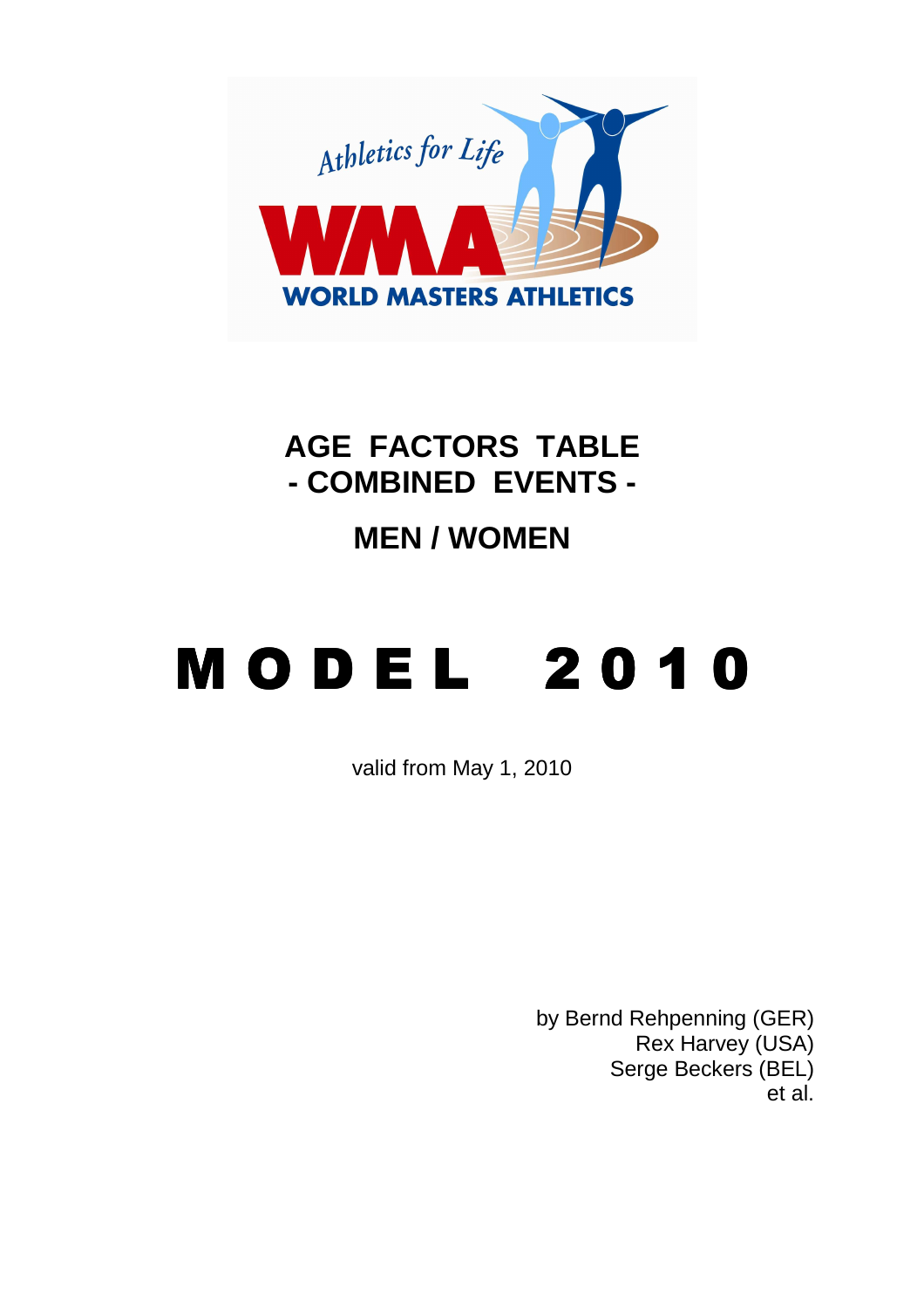| <b>MEN</b>          |                                             | <b>MODEL 2010</b>                              |                          |                          |                                                  |                          |                             |                      |                                                                                            |       |                                    |                             |                      |                                                                |      |  |
|---------------------|---------------------------------------------|------------------------------------------------|--------------------------|--------------------------|--------------------------------------------------|--------------------------|-----------------------------|----------------------|--------------------------------------------------------------------------------------------|-------|------------------------------------|-----------------------------|----------------------|----------------------------------------------------------------|------|--|
|                     |                                             | <b>Age factors for Masters Combined Events</b> |                          |                          |                                                  |                          |                             |                      |                                                                                            |       |                                    |                             |                      |                                                                |      |  |
|                     |                                             | M35                                            | M40                      | M45                      | M50                                              | M55                      | M60                         | M65                  | M70                                                                                        | M75   | M80                                | M85                         | M90                  | M95                                                            | M100 |  |
| 60m                 |                                             | ,9859                                          | ,9568                    | ,9277                    | ,8986                                            | .8695                    | ,8404                       | ,8101                | ,7772                                                                                      | ,7399 | ,6957                              | ,6413                       | .5725                | ,4840                                                          |      |  |
| 60m H (indoor)      |                                             | .9838                                          | .9466                    | .9094                    | .8922                                            | .8550                    | .8312                       | ,7940                | ,7714                                                                                      | ,7328 | ,6826                              | ,6178                       | .5001                |                                                                |      |  |
| 80m Hurdles         |                                             | $\blacksquare$                                 | $\overline{\phantom{0}}$ | $\blacksquare$           |                                                  | $\overline{\phantom{a}}$ |                             |                      | 1,0220                                                                                     | ,9845 | .8912                              | .8344                       | ,7496                |                                                                |      |  |
| 100m Hurdles        |                                             |                                                | $\blacksquare$           |                          | .9604                                            | ,9229                    | .9012                       | .8637                |                                                                                            |       |                                    |                             |                      |                                                                |      |  |
| 110m / $0,991m$     |                                             | ,9901                                          | ,9526                    | ,9151                    | ,8776                                            | .8401                    |                             |                      |                                                                                            |       |                                    |                             |                      |                                                                |      |  |
| $110m / 1,067m$ *1) |                                             | 9887                                           | .9512                    |                          |                                                  |                          |                             |                      |                                                                                            |       |                                    |                             |                      |                                                                |      |  |
| 100m                |                                             | ,9869                                          | ,9578                    | ,9287                    | ,8996                                            | ,8705                    | ,8414                       | ,8111                | ,7782                                                                                      | ,7409 | ,6967                              | ,6423                       | ,5735                | ,4850                                                          |      |  |
| 200m                |                                             | ,9837                                          | ,9536                    | ,9235                    | ,8934                                            | ,8633                    | ,8332                       | ,8007                | ,7642                                                                                      | ,7215 | ,6697                              | ,6051                       | ,5231                | ,4181                                                          |      |  |
| 400m                |                                             | .9654                                          | ,9354                    | ,9054                    | ,8754                                            | .8454                    | .8154                       | ,7836                | ,7460                                                                                      | .6984 | ,6363                              | .5548                       | .4485                | ,3114                                                          |      |  |
| 1.000m (indoor)     |                                             | ,9928                                          | ,9537                    | ,9146                    | ,8755                                            | ,8364                    | ,7968                       | ,7561                | ,7111                                                                                      | ,6588 | ,5952                              | ,5153                       | ,4127                | .2791                                                          |      |  |
| 1.500m              |                                             | ,9913                                          | ,9519                    | ,9125                    | ,8731                                            | ,8337                    | ,7939                       | ,7529                | ,7079                                                                                      | ,6556 | ,5920                              | ,5121                       | ,4095                | .2759                                                          |      |  |
| <b>High Jump</b>    |                                             | 1,0260                                         | 1.0486                   | 1,1022 1,1617            |                                                  | 1,2280                   | 1,3025                      | ,13869               |                                                                                            |       | 1,4832 1,5943 1,7241               |                             | 1,8779 2,0635 2,2925 |                                                                |      |  |
| <b>Pole Vault</b>   |                                             |                                                | 1.0168 1.0773            |                          |                                                  |                          |                             |                      | 1,1481 1,2272 1,3182 1,4236 1,5475 1,6949 1,8733 2,0938 2,3730 2,7382 3,2362               |       |                                    |                             |                      |                                                                |      |  |
| <b>Long Jump</b>    |                                             |                                                |                          |                          |                                                  |                          |                             |                      | 1,0317 1,0899 1,1551 1,2286 1,3121 1,4078 1,5186 1,6482 1,8021 1,9876 2,2158 2,5031 2,8760 |       |                                    |                             |                      |                                                                |      |  |
| <b>Hammer</b>       | 7,250kg                                     |                                                |                          | 1,0300 1,1252 1,2397     | 1,3802                                           | 1,5566                   |                             |                      |                                                                                            |       |                                    |                             |                      |                                                                |      |  |
|                     | 6,000kg                                     |                                                |                          |                          | 1,1864                                           | 1,3145                   | 1,4736                      |                      |                                                                                            |       |                                    |                             |                      |                                                                |      |  |
|                     | 5,000kg                                     | $\blacksquare$                                 | $\blacksquare$           | $\blacksquare$           |                                                  | $\blacksquare$           |                             | 1,3082 1,4656 1,6661 |                                                                                            |       |                                    |                             |                      |                                                                |      |  |
|                     | 4,000kg                                     |                                                |                          |                          |                                                  |                          |                             |                      |                                                                                            |       | 1,5124 1,7268 2,0193 2,4425 3,1123 |                             |                      |                                                                |      |  |
| *2)                 | 3,000kg                                     |                                                |                          |                          |                                                  | $\overline{\phantom{a}}$ |                             |                      |                                                                                            |       |                                    |                             |                      | 1,9056 2,2784 2,8506 3,8462 6,0204                             |      |  |
| <b>Shot Put</b>     | 7,250kg                                     | 1,0372                                         | 1,1137                   | 1,2023                   |                                                  |                          | 1,3063 1,4300 1,5795 1,7670 |                      |                                                                                            |       |                                    |                             |                      |                                                                |      |  |
|                     | 6,000kg                                     |                                                |                          |                          | 1,1721                                           | 1,2706                   | 1,3873                      |                      |                                                                                            |       |                                    |                             |                      |                                                                |      |  |
|                     | 5,000kg                                     | $\blacksquare$                                 | $\blacksquare$           | $\blacksquare$           | $\blacksquare$                                   | $\blacksquare$           |                             | 1,2482 1,3607        | 1,4954                                                                                     |       |                                    |                             |                      |                                                                |      |  |
|                     | 4,000kg                                     | $\blacksquare$                                 | $\blacksquare$           | $\overline{\phantom{a}}$ |                                                  | $\blacksquare$           |                             |                      |                                                                                            |       | 1,3471 1,4790 1,6401 1,8577 2,1867 |                             |                      |                                                                |      |  |
|                     | 3,000kg                                     |                                                |                          |                          |                                                  |                          |                             |                      |                                                                                            |       |                                    |                             |                      | 1,5980 1,8037 2,1123 2,6497 3,8476                             |      |  |
| <b>Discus</b>       | 2,000kg                                     |                                                |                          | 1,0143 1,1014 1,2049     |                                                  | 1,3233 1,4838 1,6781     |                             |                      |                                                                                            |       |                                    |                             |                      |                                                                |      |  |
|                     | 1,500kg                                     |                                                |                          |                          |                                                  | 1,0218 1,1103            | 1,2156                      | 1,3430               |                                                                                            |       |                                    |                             |                      |                                                                |      |  |
|                     | 1,000kg                                     |                                                |                          |                          |                                                  |                          |                             |                      |                                                                                            |       |                                    |                             |                      | 1,0628 1,1637 1,2781 1,4332 1,6441 1,9508 2,4402 3,3478 5,6116 |      |  |
| Javelin             | 800g                                        |                                                |                          |                          | 1,0126 1,0862 1,1716 1,2715 1,3898 1,5325 1,7079 |                          |                             |                      |                                                                                            |       |                                    |                             |                      |                                                                |      |  |
|                     | 700g                                        |                                                |                          |                          |                                                  | 1,2278 1,3380            |                             |                      |                                                                                            |       |                                    |                             |                      |                                                                |      |  |
|                     | 600g                                        | $\blacksquare$                                 | $\blacksquare$           |                          |                                                  |                          |                             |                      | 1,4140 1,5620 1,7445 1,9755 2,2841 2,7307 3,4626                                           |       |                                    |                             |                      |                                                                |      |  |
|                     | 500g                                        | $\blacksquare$                                 | ä,                       |                          |                                                  |                          |                             |                      |                                                                                            |       | 1,6801 1,8932 2,1682               |                             |                      |                                                                |      |  |
|                     | 400g                                        |                                                |                          |                          |                                                  |                          |                             |                      |                                                                                            |       |                                    | 2,0952 2,4378 2,9137 3,6206 |                      |                                                                |      |  |
| Weight              | 15,880kg 1,0203 1,0898 1,1697 1,2621 1,3704 |                                                |                          |                          |                                                  |                          |                             |                      |                                                                                            |       |                                    |                             |                      |                                                                |      |  |
|                     | 11,340kg                                    |                                                |                          |                          |                                                  |                          | 1,0488 1,1225 1,2074 1,3061 |                      |                                                                                            |       |                                    |                             |                      |                                                                |      |  |
|                     | 9,080kg                                     |                                                | ä,                       |                          |                                                  |                          |                             |                      | 1,0424 1,1153 1,1988                                                                       |       |                                    |                             |                      |                                                                |      |  |
|                     | 7,260kg                                     | $\blacksquare$                                 | $\blacksquare$           | $\overline{\phantom{a}}$ |                                                  | $\blacksquare$           | $\blacksquare$              | $\blacksquare$       |                                                                                            |       | 1,1408 1,2286 1,3310               |                             |                      |                                                                |      |  |
|                     | 5,450kg                                     | $\blacksquare$                                 |                          |                          |                                                  |                          |                             |                      | $\blacksquare$                                                                             |       |                                    |                             |                      | 1,3043 1,4452 1,6714 2,1057 3,2456                             |      |  |